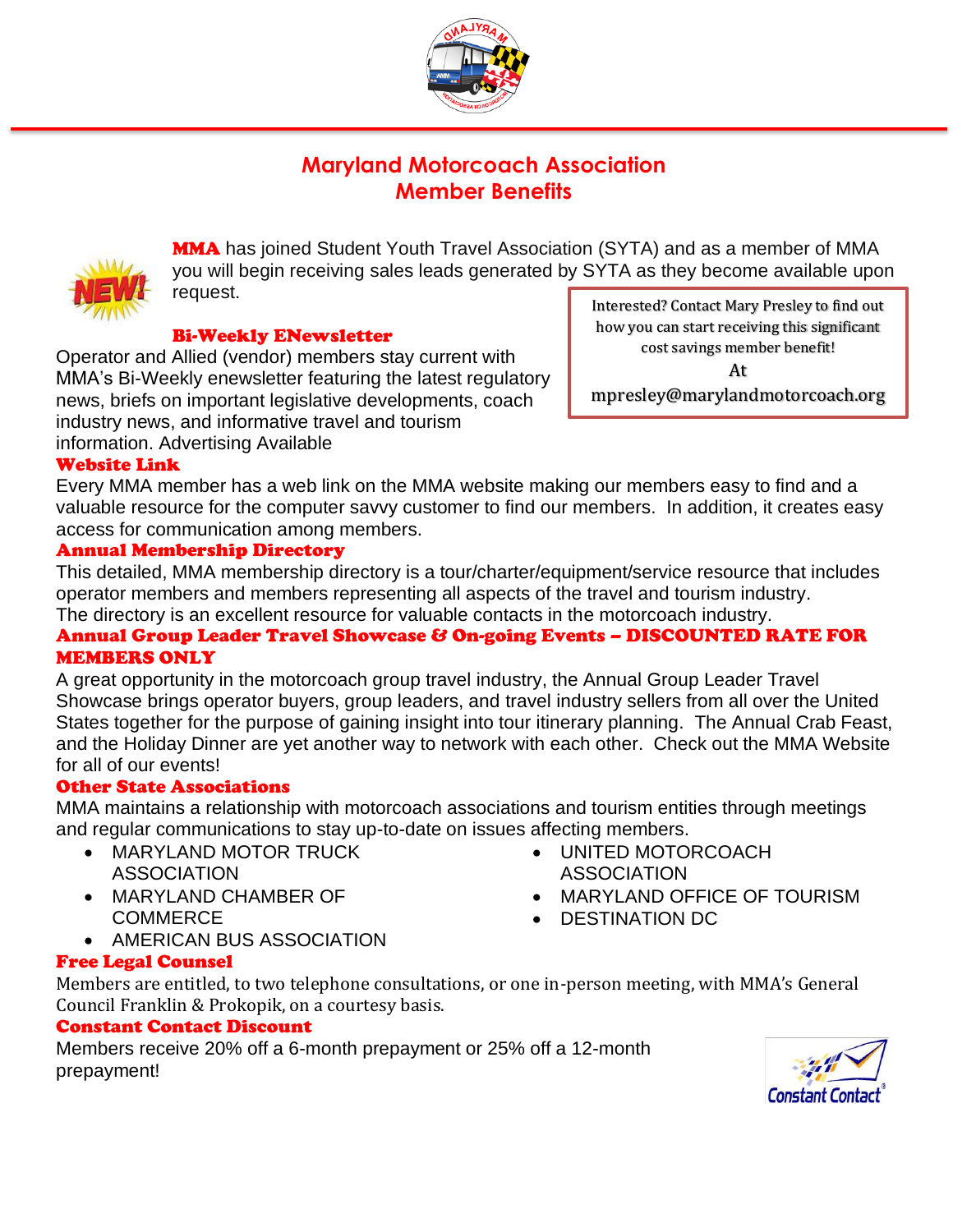

### MMA Operator Member Profile Image – for MMA Website

As an added member benefit, MMA will be providing a profile photograph on the member contact page. MMA has partnered with KRR Photography, Limited to achieve the images.

The "member profile" photography will include up to a one hour session of one of your selected vehicles and one premiere image for use on the MMA website, the image will be selected by a member of your staff at the time of the session. (This exciting new benefit is applicable to operator members only)

# Operators Below Are additional member benefits through our partnership with Maryland Motor Truck Association

#### Accounting Services

Members receive one free personal or two free telephone consultations with Andy Garrett, CPA, a partner with [WABC.](http://www.wabccpas.com/) Andy is the accountant for MMA.  $\frac{1}{15}$ 

#### Sprint

Cell Phones & Wireless Communications: [Sprint](http://www.sprint.com/mmtamembers) offers MMA members, their employees, and their employees' family's discounts of 18% off rate plans.

#### Credit Card & Payment Processing

[Revolution Payment Systems](http://www.mmtasavings.com/) delivers advanced, cost effective payment processing options to meet the diverse business needs of MMA members. They offer all forms of payment processing such as credit & debit cards, Internet checks, fleet card processing, pay-at-the-pump, and more.

#### Health Insurance

[Kelly & Associates](http://www.kaig.com/) offers a variety of insurance options at guaranteed low rates to meet your needs, including major medical, HMO, preferred provider, and more

#### Package Delivery

MMA members get special discounts on package delivery services with United Parcel Service. Go to [www.savewithups.com/mmta.](http://www.savewithups.com/mmta)

#### Payroll Services

KTBS *[Payroll](http://www.ktbspayroll.com/)* offers a payroll solution that utilizes innovative technology to link payroll services and benefits. SEPISEP

#### Retirement Services and Voluntary Benefits

Scott Taylor has a unique Voluntary Benefits package for MMA members and their employees, which includes discounts for individual financial planning, 401k, life insurance, retirement services, and more. FIFTIT<br>!SEP!SEP!

#### Tires

Members can purchase [Michelin](http://media.dhweb.com/mmta/michelinad.pdf) tires at super-low rates. [Pricing is the same](http://www.mmtanet.com/pdfs/pricelist.pdf) at all Michelin dealers nationwide, and there is no minimum order. Start saving with the purchase of a single tire.

#### Toll Discounts

MMA members can enroll in the electronic toll collection system, [E-ZPass,](http://www.mmtanet.com/pdfs/MMTA_EZ_Pass_Terms_&_Conditions.pdf) directly through the Association. Members with 5+ axle vehicles receive toll discounts up to 20% on Maryland's toll roads. Our partnership with [BESTPASS](http://www.bestpass.com/) also gives carriers a chance to save on tolls in other states like NJ, NY, and PA. Call Dottie Duvall at MMTA, 410-644-4600.

#### Forms, Supplies & Products